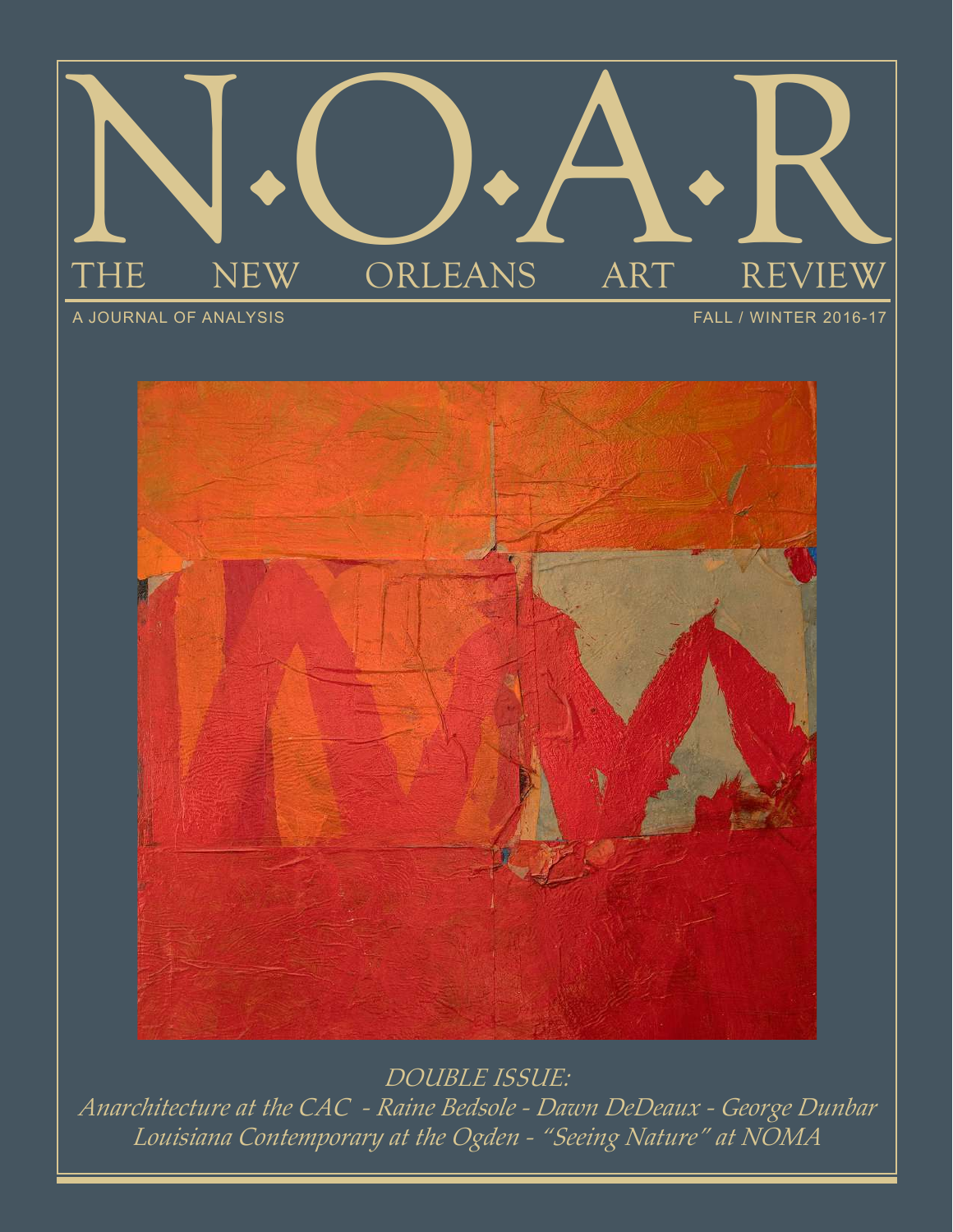

George Dunbar: *Coin du Lestin XXXVI,* 1997. Moon gold, palladium with clay, 54.75" high.

*George Dunbar: Beyond Style*

BY TERRINGTON CALAS

GEORGE DUNBAR "Elements of Chance" A Retrospective The New Orleans Museum of Art New Orleans, LA

 $\mathcal{L}$ 

THE STRANGE AND confounding and irresistible art of the modern era has several facets. That is one reason it continues to stir us. And it has never been as tidy or as ostensibly rational as traditional art. It has never settled for the obvious: Behold nature, the human pageant; re-state pictorially. After Cézanne, that notion soon became quaint. One forceful and purist strain of modernism has always insisted on the artwork's autonomy, on a resolve to create objects that had little or nothing to do with the visible world. It gloried in the artist's right to center on her/his inner landscape — the private ponderings, the private demons — or, in the fact, on art itself.

Among the consequences of this aesthetic impulse is

something that might be fancied "modern classicism," a splinter group, mostly abstract, devoted to the nobility — the almost Renaissance nobility — of the sensuous object. Painter George Dunbar is essentially of this faction.

Today, standing apart and taking a focused look at this pivotal New Orleans artist is an odd experience. In the late 1950s and 60s, when his art began to reach its stride, it was still doctrinaire — on the national scene — that none other than abstract art was really sanctioned. It was the moment of "authoritarian abstraction," the moment when Clement Greenberg's Kantian police kept the art culture in purist tow. Dunbar, in a certain sense, was a part of that; he was among the small group who spearheaded the embrace of modernism in New Orleans. He helped establish a local milieu — certain artists, collectors, art professionals — for whom abstraction became the capstone of advanced contemporary art. Thus, the local scene, or at least a vital part of it, assumed the New York hierarchy of the time.

That climate of stylistic hegemony, of course, has long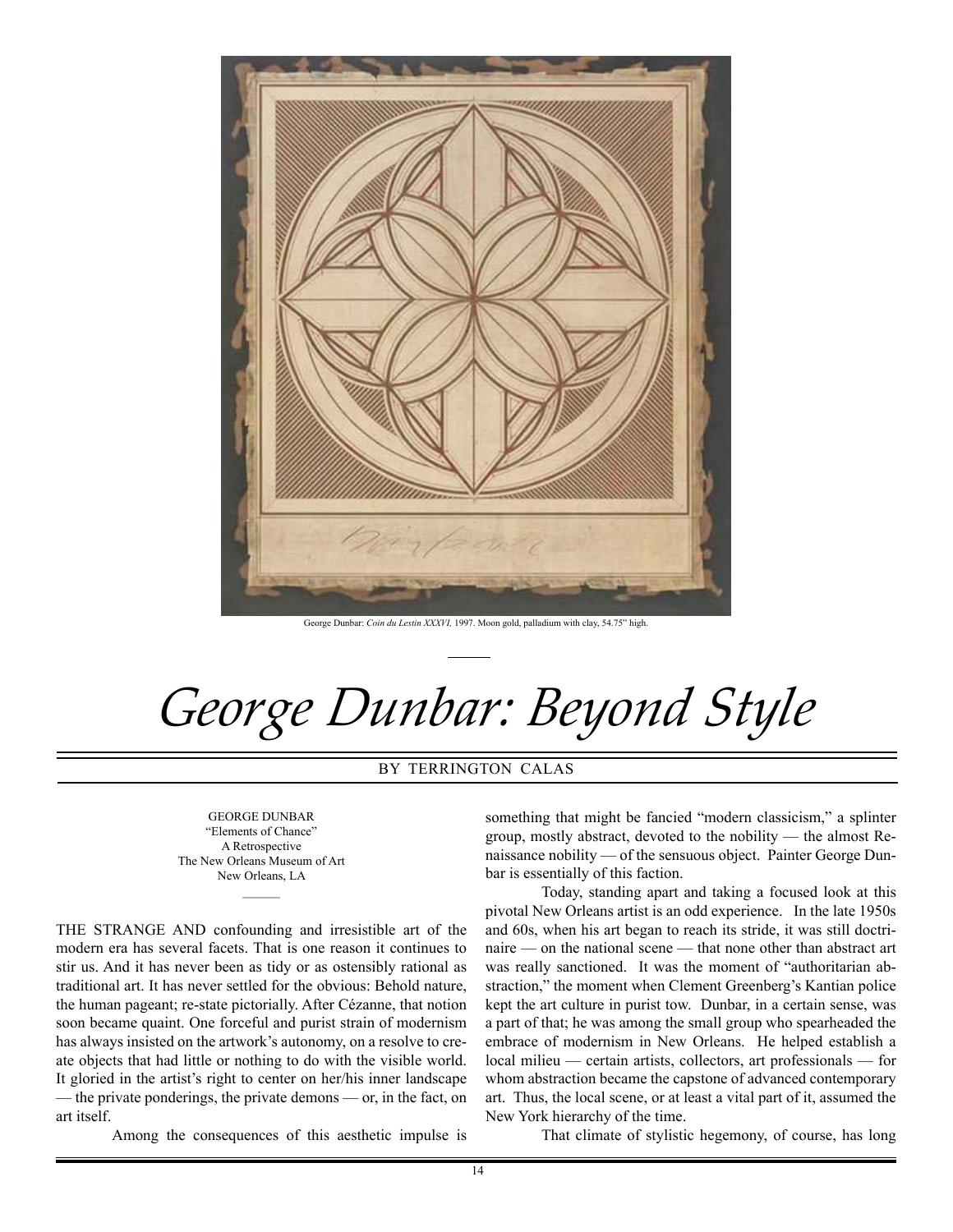

George Dunbar: *Red M*, 1959. Acrylic and paper collage, 50" high.

vanished. In the past twenty-five years — an aesthetically perplexed period that, nonetheless, finally concedes the continuity of art history — the notion of a single reigning orthodoxy would seem unthinkable. And today, abstract art is regarded as one valid approach among several others — certainly venerated but, in some measure, nostalgic. In some quarters of the art world, however, it has attained new authority. This is based, apparently, in a revived awareness of its potential richness. The genre has advantages. One — and the most conspicuous — is its ability to afford unalloyed visual pleasure, something easily overplayed but also crucial for engaging the viewer. Another, which seems to matter more than ever, is the psychic objective long associated with particular branches of abstraction. This latter can provide a density — both of meaning and of feeling — that is sorely missing in much of today's art.

DUNBAR'S WORK, with its breadth of content and form, attempts to mine the potency of abstraction. His route, as I say, is a variant of classicism. For him, classicism does not mean easy

loveliness. But it does mean the dignity and cogency of marshalled form. And this, of course, invites the concept of Beauty. Classicism, whatever its kind, always pursues beauty. But in the modernist sense, it also pursues truth — or rather, a particular take on truth. It attempts to dazzle you with fabricated sensuousness, all the while admitting the contingencies of the artist's domain and practice: the studio, the processes. And, at best, admitting also the artist's subjective reality. It is classicism of a slightly flawed variety, beauty with its human source in plain view. With few notable exceptions, the major modern classicists — from Cezanne to Cubist Picasso, from Pollock to early Frank Stella, to Brice Marden – all produced work with a decidedly "direct" quality.

For Dunbar, this is fundamental. In his handsome retrospective, "Elements of Chance," expertly curated by Katie Pfohl for the New Orleans Museum of Art, you can see that this has always been so. There is the sense that the reality of art as physical work is basic to him. He often notes a fondness for the degree of "ugliness" that results from undisguised process. The very nature of his classicism keeps him well aware of the spectre of cloying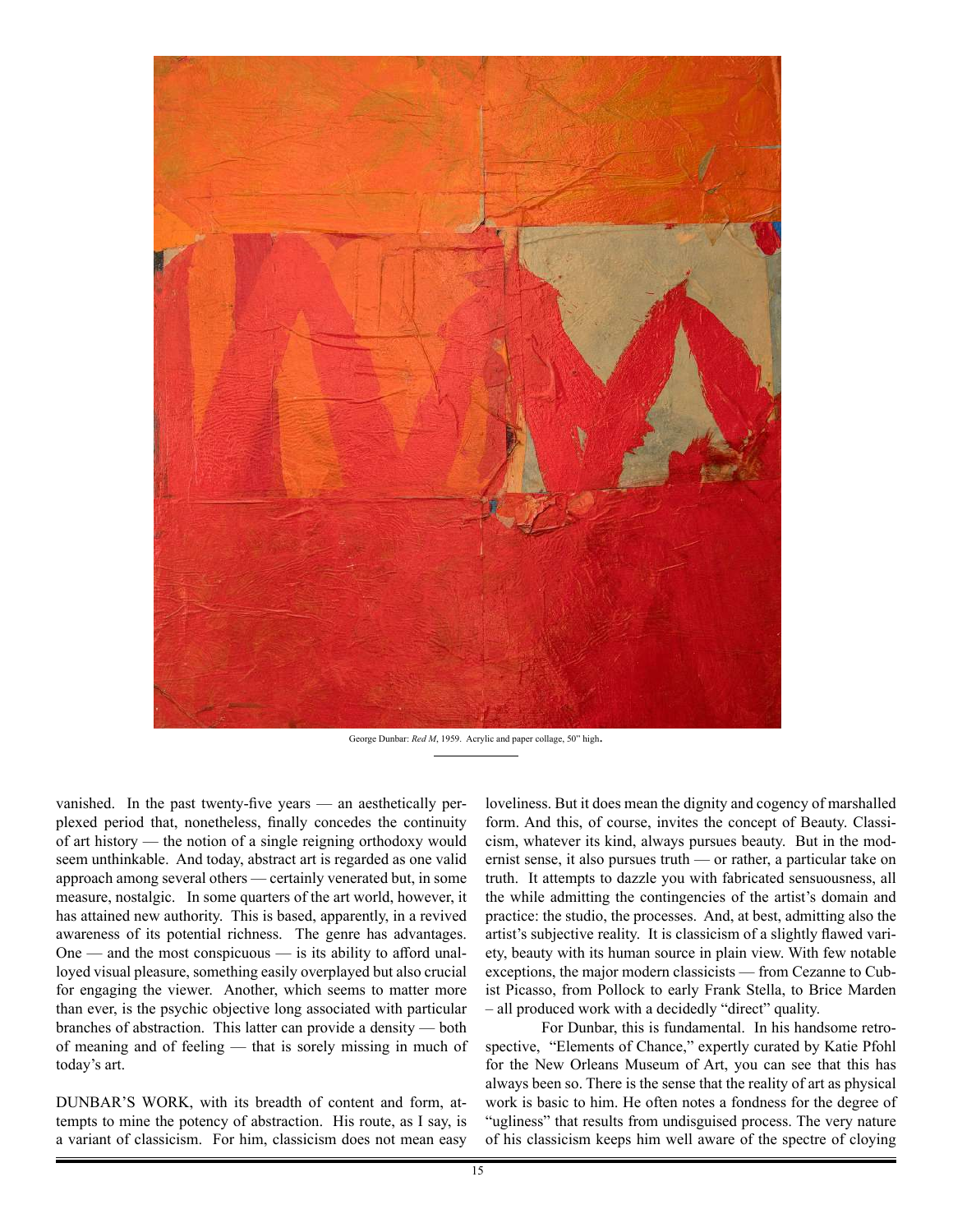beauty. This wide-ranging exhibition reminds you that he has long been associated with a unique brand of grace and elegance. No matter what he did over the span of his career — the early tornfabric collages, the insouciant abstract paintings, the constructions fashioned from scrap canvas, the ornamental yet punished metal leaf pictures — there was always present the mitigating element of perfect taste. No artist ever pursued ugliness with such refinement.

The inherent paradox in this was central to Dunbar's appeal. His first authoritative work appeared in the late 1950s, when audiences conditioned by School of Paris suaveness had just begun an infatuation with New York School grit. It is easy to imagine them drawn to the tensions of such a variance. On the technical level, this was the logical art for its time, the fitting artist's response to our collective aesthetic education.

And yet, philosophically, it was perhaps a deterrent. Dunbar's technique was so fascinating that it veiled his core meaning. His local devotees were absorbed with his innovations. Certainly no New Orleans artists before him had followed the modernist course so fervently. And, more than anything else, that course was characterized by his compulsive embrace of technical proficiency in the service of itself. If ever there was a stylist, it then seemed, Dunbar was surely it. One could look at an early work and truthfully refer to it as a calculated celebration of Prussian blue or, in another case, a sustained study of the force of a brushstroke. Consider the extraordinary *Red M*, from 1959, a painting that rivals de Kooning in sheer virtuosity and in its chromatic sophistication.

SUCH SOPHISTICATION is part of the larger, ruling temperament of Dunbar's art. His view of the world — and, in turn, his fundamental aesthetic  $-$  is an intellectualizing one. His is a system-drenched province of abiding balance. Most of his works seem to rest on a severe governing scheme, even if that scheme is barely perceptible — as in the more dynamic instances: his "action paintings," like *Red M*, or his later *Marshgrass* series. At all times, though, you perceive a certain eccentricity, indeed a waywardness, regarding pictorial syntax. This is a key aspect of Dunbar's originality. (Hence the validity of this exhibition's title.) In the magnificent strict-edged mandalas and painted reliefs like *Coin du Lestin* (1999) or *Coin du Lestin XXXVI* (1996) or *Le Rouge Grande* (2015) — he submits a Renaissance-like symmetry and calm, then swiftly undermines them. Each painting is centered with a hovering motif — usually a classic geometric configuration — but irregular layers of clay or metal leaf surround it.

The effect is not very unlike the freely gestured contours in Kenneth Noland's early targets. And there is a similar tension, albeit more complex. A kind drama is created in the Dunbars: an unmistakable emotional unrest. This is a consequence of technical nuance. Every detail of these paintings suggests disturbance, not merely the contrast of geometry versus gesture. Within the crisply delineated motifs — perfect interlocking circles, triple-lined semicircles, elegant rounded triangles — there are also persistent imperfections. The metal-leaf surfaces, especially, betray a wounding course of direct-hand work. Slight tears and scars, tonal shifts: they all disrupt the precision and, clearly, any sense of composure.

The fascinating point, however, is that in the midst of his tasteful technique-centered maneuvers, Dunbar was striving for a meaning beyond style. During a certain period, beginning in the early 1990s, that meaning came closer and closer to the surface. It

has never become entirely clear. Dunbar's art is one of intimation, not of declaration. In his sleekly elegant mandala paintings, he remained shrewdly taciturn. But the adoption, in the late 1980s, of the human torso as a recurrent motif provides a valuable clue. At first, it seemed that its choice was simply in deference to a classic, enduring image that lent itself to the abstracting contrivances of a true modernist. That seems less true now. This motif, seen in the context of his entire oeuvre, helps to disclose a side of Dunbar we never expected to see.

I mean an emotional, and perhaps tragic, side. It is intriguing to watch an artist of such extreme discretion move in this direction — even if intermittently. It is also supremely rewarding, since he relinquished none of his famous gallic taste: his student days in Paris clearly have left a permanent mark. Even in the face of a basically expressionist theme, Dunbar enveloped these works in an aura of pure visual hedonism — though hardly enough to subdue the startling and urgent meaning.

Over the course of a few years, his torsos — initially, the wall-hung pieces — became disquieting metaphors of emotional anxiety: they are breached, truncated, scarred, fairly obliterated by the artist's hand. It is impossible to overlook the unrest in these works. They possess the raw passion of 1980s neo-expressionism and something of the despair of pre-war German art. There is in them, simply put, the ring of human truth. It is as though the aesthete-to-the-fingertips, the polished Francophile — for a brief time — opened his soul to you.

This is so, but he did it in a way that no true expressionist would. The neo-expressionists communicated their meaning by triggering poignant recognitions in us, often by signaling specific events in history. Dunbar's torsos (he has described them as "baroque") connect more slyly. And without specifics. The outcome is not the predicable surge of feeling. Rather, it is a suffused redolence — but unmistakable.

To accomplish this, he summoned up the intricate technical strategies that characterize his more formal works — that abiding stylistic tact. Even the impassioned topic does not disrupt that impulse. The intensity of his wall-hung pieces, for example, is mitigated by utter sensuousness. They fairly celebrate the medium itself: the rich, patinated clay. His art of intimation remains undiminished, based in a considered fusion of Symbolist obliqueness and Matissean hedonism. In other words, he took a squarely German subject — the disquieted human figure — and lavished it with the utmost in refined French taste: perfect muted color, rhythmic calligraphic scorings and, frequently, a discreet use of metallic leaf. This was subjectivity smartly veiled.

And yet, the Dunbar torso smolders as an expressive image — clutched into memory. In his total oeuvre, it seems something of an anomaly, but it may be the most revealing facet. This is notably evident when he extends the theme to three-dimensional form. In that instance, he ennobles it, suavely condenses it. The result is crisply lucid: sculptures that shatter his style-imposed obliqueness. And you grasp more surely the subjective core.

That core, it would appear, discloses a singular metaphysical quest. *Diety IX*, a commanding example from the series, is simultaneously a formalized schema and a haunting spiritual presence. Works like this may be as close as Dunbar now gets to a religious art — something he touched upon in his youth. A small, incendiary *Crucifixion* (1957), a painting, is one of the gems of